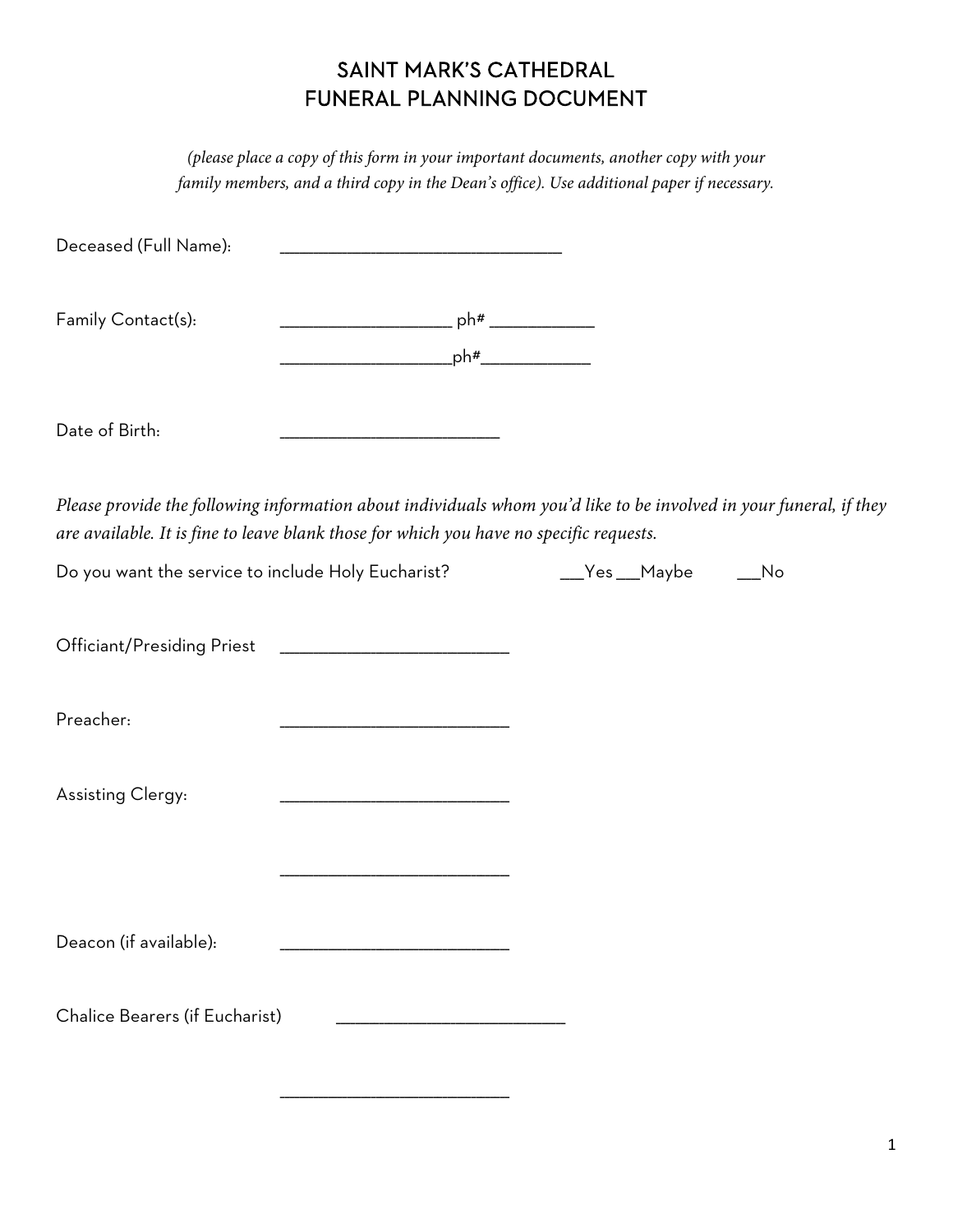| Ushers                                                                                                                                                         |                                 |                                                          |                             |  |  |
|----------------------------------------------------------------------------------------------------------------------------------------------------------------|---------------------------------|----------------------------------------------------------|-----------------------------|--|--|
|                                                                                                                                                                |                                 |                                                          |                             |  |  |
|                                                                                                                                                                |                                 |                                                          |                             |  |  |
|                                                                                                                                                                |                                 |                                                          |                             |  |  |
| Verger(if needed)                                                                                                                                              |                                 | <u> 1980 - Johann John Stone, mars eta biztanleria (</u> |                             |  |  |
|                                                                                                                                                                |                                 |                                                          |                             |  |  |
| Acolytes                                                                                                                                                       |                                 |                                                          |                             |  |  |
|                                                                                                                                                                |                                 |                                                          |                             |  |  |
| <b>Flower Ministry</b>                                                                                                                                         |                                 |                                                          |                             |  |  |
|                                                                                                                                                                |                                 |                                                          |                             |  |  |
| Funeral Home/Crematorium Contact Info<br><u> 1989 - Jan James James Barnett, martin de la partide de la partide de la partide de la partide de la partide </u> |                                 |                                                          |                             |  |  |
|                                                                                                                                                                |                                 | $Ph#$ 2008/08/2012 2012 2013 2014                        |                             |  |  |
|                                                                                                                                                                |                                 |                                                          |                             |  |  |
| Location for Interment of body or ashes                                                                                                                        |                                 |                                                          |                             |  |  |
| Other details for Committal Svc                                                                                                                                |                                 |                                                          |                             |  |  |
|                                                                                                                                                                |                                 |                                                          |                             |  |  |
|                                                                                                                                                                | Is gravesite or niche reserved? | Yes                                                      | $\overline{\phantom{0}}$ No |  |  |
| Wake/Vigil?                                                                                                                                                    | Yes                             | Location Desired_____________                            |                             |  |  |
|                                                                                                                                                                | No                              |                                                          |                             |  |  |
|                                                                                                                                                                |                                 |                                                          |                             |  |  |
| Reception                                                                                                                                                      | Location Preferred              |                                                          |                             |  |  |
|                                                                                                                                                                |                                 |                                                          |                             |  |  |
| Memorial Designation(s) to be considered by family:                                                                                                            |                                 |                                                          |                             |  |  |

\_\_\_\_\_\_\_\_\_\_\_\_\_\_\_\_\_\_\_\_\_\_\_\_\_\_\_\_\_\_\_\_\_\_\_\_\_\_\_\_

\_\_\_\_\_\_\_\_\_\_\_\_\_\_\_\_\_\_\_\_\_\_\_\_\_\_\_\_\_\_\_\_\_\_\_\_\_\_\_\_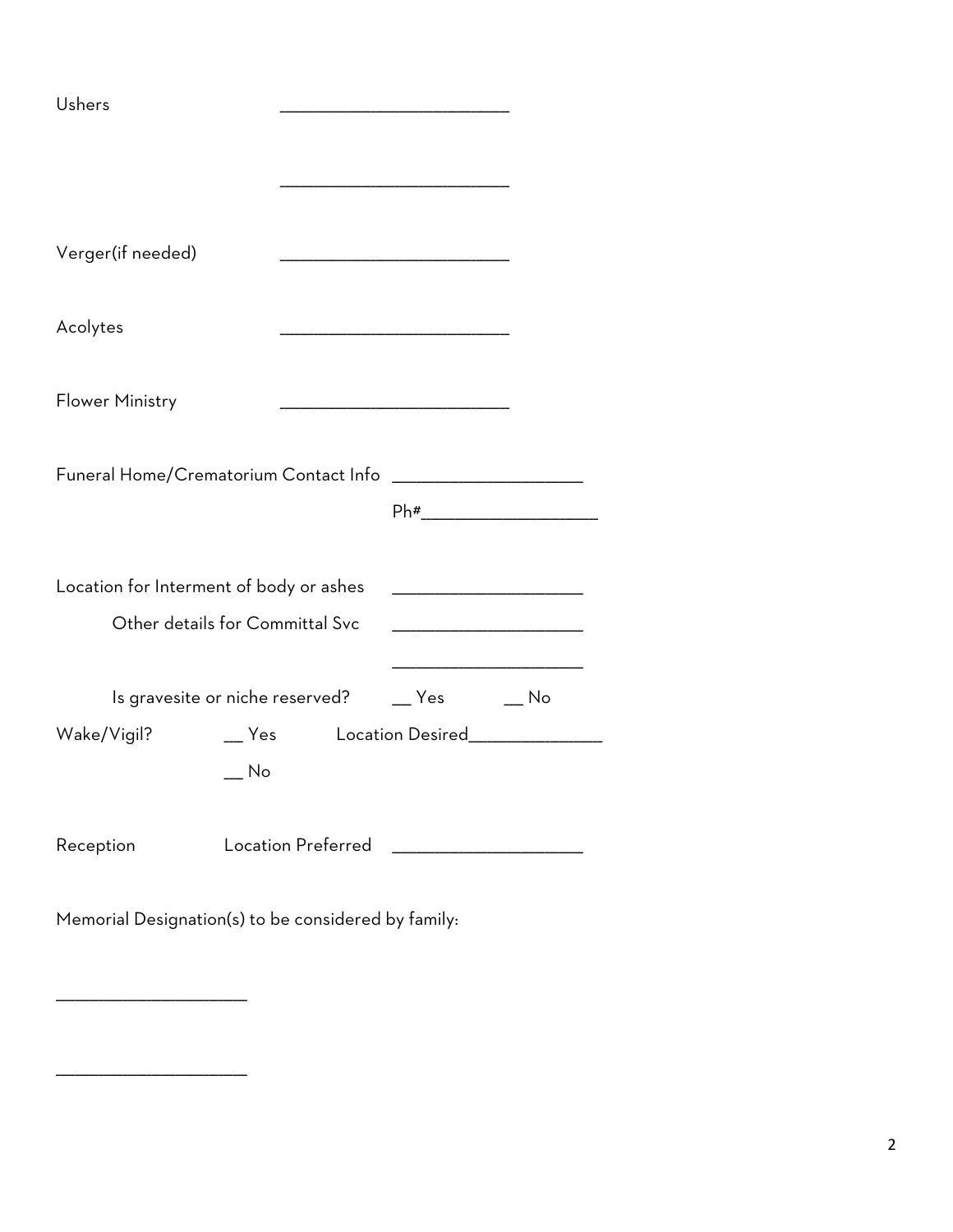## Scripture Readings

*Usually 2-3 are chosen, one of which is always the gospel if the Eucharist is celebrated.*

| Read by                    |                                                                                     |  |
|----------------------------|-------------------------------------------------------------------------------------|--|
| Read by                    |                                                                                     |  |
| Psalm<br>Led by (optional) |                                                                                     |  |
| Gospel                     |                                                                                     |  |
|                            | Read by Deacon (if Eucharist) or by _______________________                         |  |
| Prayers read by            |                                                                                     |  |
|                            | Musical Selections to be Considered by family and cathedral staff in final planning |  |
|                            | It is fine to leave lines blank if you have no preference in certain areas.         |  |
|                            |                                                                                     |  |
| Opening Hymn               |                                                                                     |  |
| Hymn between Readings      |                                                                                     |  |
| Offertory Hymn/Anthem      |                                                                                     |  |
|                            |                                                                                     |  |
| Closing Hymn               |                                                                                     |  |
| Organ Postlude             |                                                                                     |  |
|                            |                                                                                     |  |